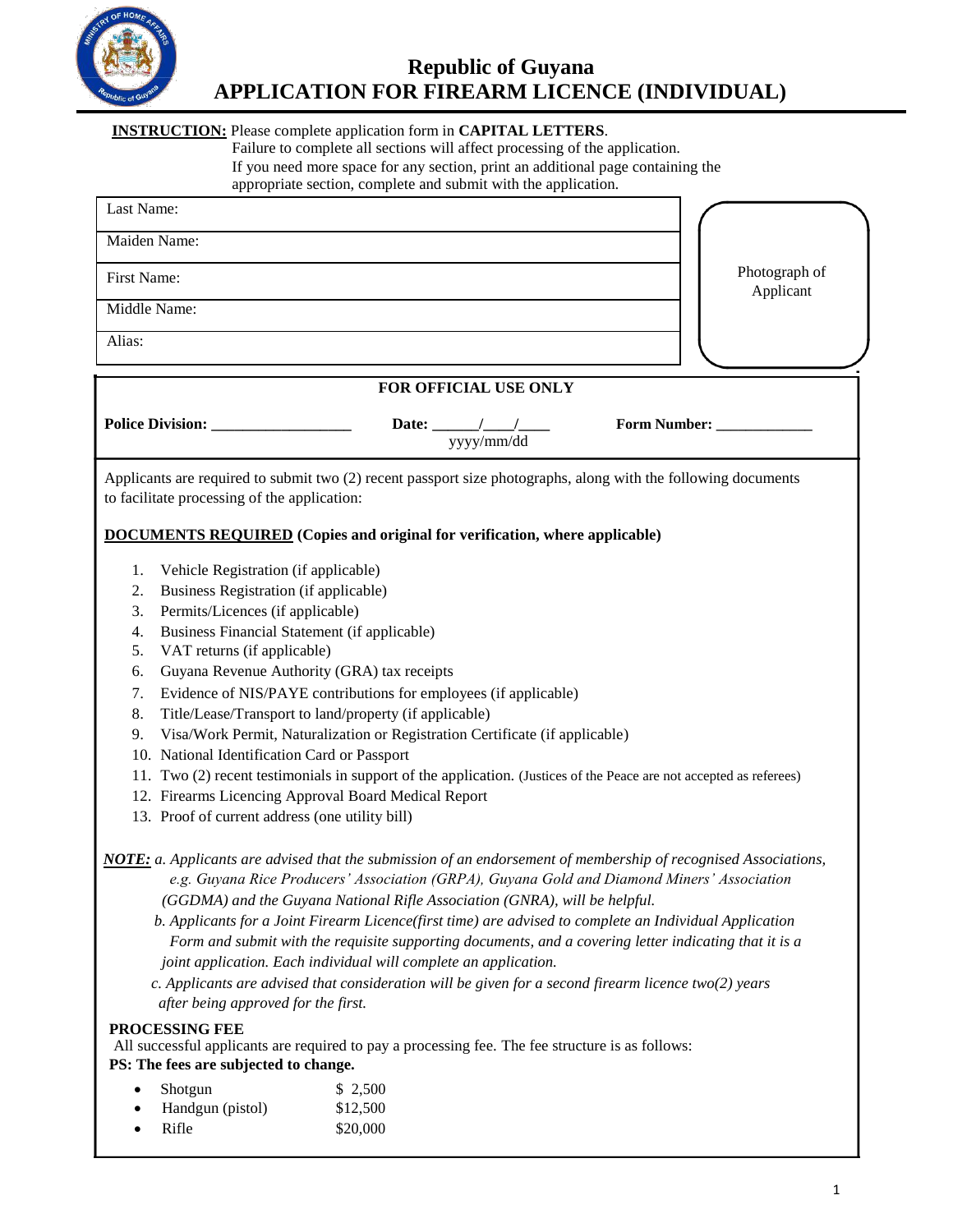#### **Application Process for a Firearm Licence**

The process from application to final approval or rejection for a firearm licence is as follows:

- 1. The applicant completes the Firearm Licence Application Form, and submits along with a Medical Report for Firearm Licence, and the required documentation to **ONE** of the following locations:
	- a. The nearest Police Station; or
	- b. The Divisional Commander, Divisional Headquarters; or
	- c. The Commissioner of Police, Police Headquarters, Eve Leary, Georgetown; or
	- d. The Ministry of Home Affairs.
- 2. The applicant will be issued with an acknowledgement letter by the Commissioner of Police.
- 3. The Commissioner of Police will forward the application to the Criminal Investigation Department, Special Branch, and the relevant Divisional Commander, as the case may be, for processing to commence.
- 4. During the processing of the application, police officers will visit the residence of the applicant, who will be required to give a statement, and have his/her fingerprints taken.
- 5. The Divisional Commander will verify the information contained in the application, and submit a report to the Commissioner of Police with a recommendation.
- 6. The Criminal Investigation Department and Special Branch will communicate the findings of their investigations to the Commissioner of Police.
- 7. On receipt of the required reports, the Commissioner of Police will forward his findings and recommendation to the Minister of Home Affairs for review by the Firearms Licensing Approval Board.
- 8. The Firearms Licensing Approval Board will review the recommendation of the Commissioner of Police, and make a recommendation to the Minister of Home Affairs.
- 9. The Minister of Home Affairs will grant or withhold his "no objection" to the recommendation of the Firearms Licensing Approval Board.
- 10. The Commissioner of Police will be notified of the outcome of the application.
- 11. The applicant will be notified, in writing, by the Commissioner of Police of the outcome of his/her application.
- 12. Successful applicants will be required to pay a processing fee at the respective Divisional Firearm Registry, following which they will commence the process of purchasing, licensing and uplifting a firearm and ammunition.
- 13. Unsuccessful applicants are advised of their right to appeal the refusal of their applications for firearm licences under the Firearms Act. The appeal must be submitted to H.E the President.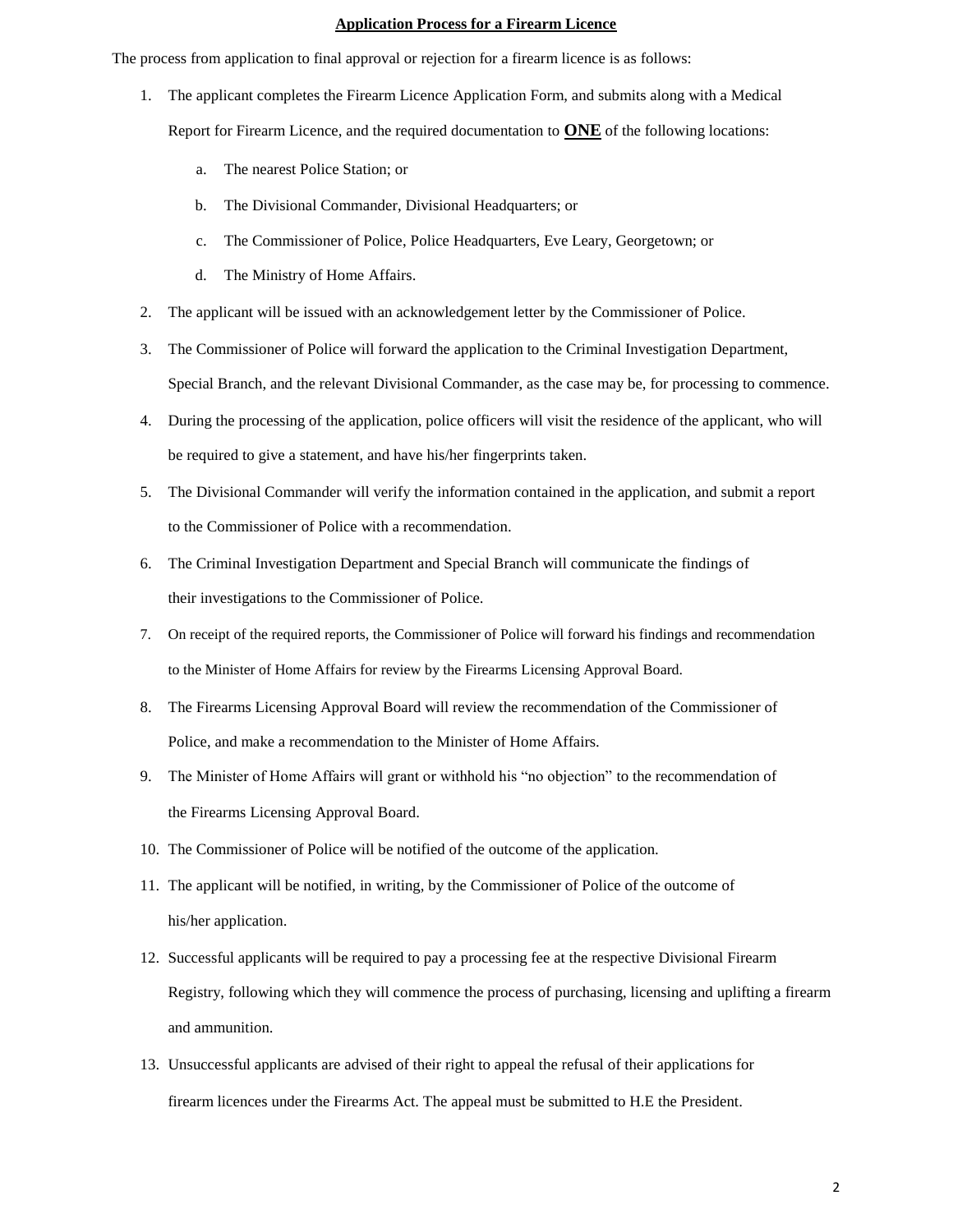| A. GENERAL INFORMATION                                                                                                                                                                                                                                                                                                                                                                                                    |                              |                |  |  |
|---------------------------------------------------------------------------------------------------------------------------------------------------------------------------------------------------------------------------------------------------------------------------------------------------------------------------------------------------------------------------------------------------------------------------|------------------------------|----------------|--|--|
| Last Name:                                                                                                                                                                                                                                                                                                                                                                                                                | Maiden Name:                 |                |  |  |
| First Name:                                                                                                                                                                                                                                                                                                                                                                                                               | Alias:                       |                |  |  |
| Middle Name:                                                                                                                                                                                                                                                                                                                                                                                                              |                              |                |  |  |
| Has your name ever been changed?                                                                                                                                                                                                                                                                                                                                                                                          | Yes                          | N <sub>o</sub> |  |  |
|                                                                                                                                                                                                                                                                                                                                                                                                                           |                              |                |  |  |
| How was it changed?                                                                                                                                                                                                                                                                                                                                                                                                       | Deed Poll                    | Court Order    |  |  |
| Date of Birth: $\sqrt{\frac{1}{1-\frac{1}{1-\frac{1}{1-\frac{1}{1-\frac{1}{1-\frac{1}{1-\frac{1}{1-\frac{1}{1-\frac{1}{1-\frac{1}{1-\frac{1}{1-\frac{1}{1-\frac{1}{1-\frac{1}{1-\frac{1}{1-\frac{1}{1-\frac{1}{1-\frac{1}{1-\frac{1}{1-\frac{1}{1-\frac{1}{1-\frac{1}{1-\frac{1}{1-\frac{1}{1-\frac{1}{1-\frac{1}{1-\frac{1}{1-\frac{1}{1-\frac{1}{1-\frac{1}{1-\frac{1}{1-\frac{1}{1-\frac{1}{1-\frac{1}{$<br>yyyy/mm/dd | Place of Birth:              | Nationality:   |  |  |
| Citizenship By:<br><b>Birth</b>                                                                                                                                                                                                                                                                                                                                                                                           | Naturalization               |                |  |  |
| Dual Citizenship                                                                                                                                                                                                                                                                                                                                                                                                          |                              |                |  |  |
| Sex:<br>Male                                                                                                                                                                                                                                                                                                                                                                                                              | Ethnicity:<br>Female         |                |  |  |
| <b>Marital Status:</b><br>Single                                                                                                                                                                                                                                                                                                                                                                                          | Married                      | Divorced       |  |  |
| Separated                                                                                                                                                                                                                                                                                                                                                                                                                 | Widowed                      | Common Law     |  |  |
| <b>Immigration Status:</b><br>Voluntary Remigrant                                                                                                                                                                                                                                                                                                                                                                         | <b>Involuntary Remigrant</b> | Not Applicable |  |  |
| Address:                                                                                                                                                                                                                                                                                                                                                                                                                  |                              |                |  |  |
| Present:                                                                                                                                                                                                                                                                                                                                                                                                                  |                              |                |  |  |
|                                                                                                                                                                                                                                                                                                                                                                                                                           |                              |                |  |  |
| Previous:                                                                                                                                                                                                                                                                                                                                                                                                                 |                              |                |  |  |
|                                                                                                                                                                                                                                                                                                                                                                                                                           |                              |                |  |  |
| Tel. No.:                                                                                                                                                                                                                                                                                                                                                                                                                 | Cell No.:                    | E-mail:        |  |  |
|                                                                                                                                                                                                                                                                                                                                                                                                                           |                              |                |  |  |
| National I.D. No.:                                                                                                                                                                                                                                                                                                                                                                                                        | Passport No.:                | TIN:           |  |  |
|                                                                                                                                                                                                                                                                                                                                                                                                                           |                              |                |  |  |
| If self-employed, please complete Section C                                                                                                                                                                                                                                                                                                                                                                               |                              |                |  |  |
| Name of Employer:                                                                                                                                                                                                                                                                                                                                                                                                         |                              |                |  |  |
|                                                                                                                                                                                                                                                                                                                                                                                                                           |                              |                |  |  |
|                                                                                                                                                                                                                                                                                                                                                                                                                           |                              |                |  |  |
|                                                                                                                                                                                                                                                                                                                                                                                                                           |                              |                |  |  |
|                                                                                                                                                                                                                                                                                                                                                                                                                           |                              |                |  |  |
|                                                                                                                                                                                                                                                                                                                                                                                                                           |                              |                |  |  |
| Tel. No.:                                                                                                                                                                                                                                                                                                                                                                                                                 | Fax No.:                     | E-mail:        |  |  |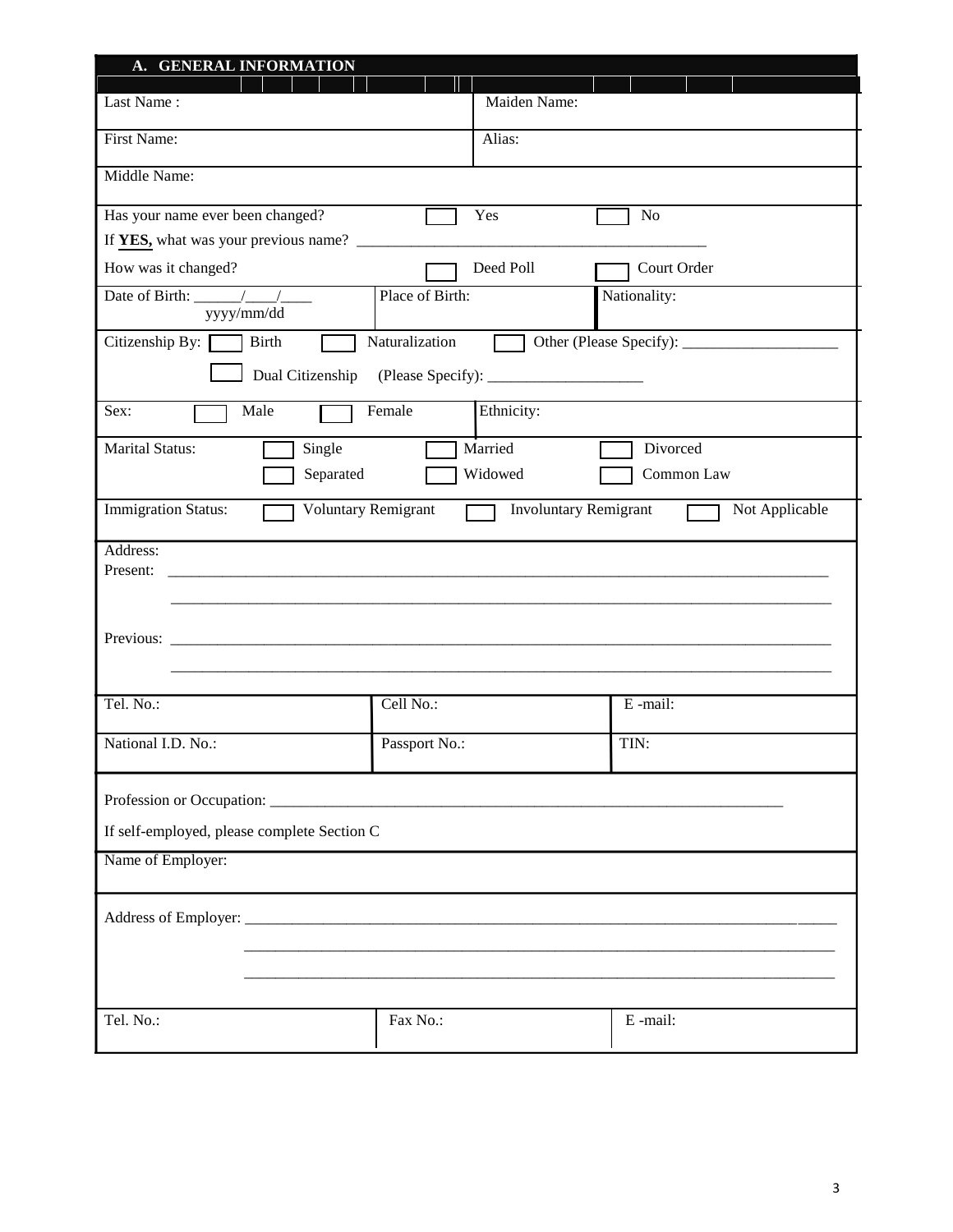|                      | <b>B. BACKGROUND INFORMATION</b>                                                                                                                                                                                                                                                                                                                                                                                                   |          |                                        |                                                                      |
|----------------------|------------------------------------------------------------------------------------------------------------------------------------------------------------------------------------------------------------------------------------------------------------------------------------------------------------------------------------------------------------------------------------------------------------------------------------|----------|----------------------------------------|----------------------------------------------------------------------|
| 1.                   | Have you ever applied for a firearm licence?                                                                                                                                                                                                                                                                                                                                                                                       |          | Yes                                    | No                                                                   |
| 2.<br>3.<br>4.<br>5. | Have you ever been refused a firearm licence?<br>Has your firearm licence ever been revoked?<br>Has your firearm ever been seized?<br>If YES, was it returned to you?<br>Have you ever lost or misplaced your firearm?<br>If YES, complete section E.                                                                                                                                                                              |          | Yes<br>Yes<br>Yes<br>Yes<br>Yes        | No<br>No<br>No<br>No<br>No                                           |
| 6.                   | Is any other member of your household a licensed<br>firearm holder?                                                                                                                                                                                                                                                                                                                                                                |          | Yes                                    | No                                                                   |
| 7.<br>8.<br>9.       | Has any other member of your household ever been<br>refused a firearm licence?<br>Have you ever been convicted or discharged<br>on any offence?<br>Have you ever been treated for emotional problems,<br>drugs or alcohol abuse?<br>10. Do you suffer from Epilepsy (Fits)?<br>11. Have you ever been placed on bond by the court?<br>12. Have you ever been charged by the police?<br>If $YES$ , please state date and offence(s) |          | Yes<br>Yes<br>Yes<br>Yes<br>Yes<br>Yes | No<br>No<br>N <sub>o</sub><br>N <sub>o</sub><br>N <sub>o</sub><br>No |
|                      | 13. Are you currently awaiting trial for any offence?<br>C. BUSINESS INFORMATION FOR SELF-EMPLOYED PERSONS                                                                                                                                                                                                                                                                                                                         |          | Yes                                    | No                                                                   |
|                      | Are you a businessman/businesswoman?                                                                                                                                                                                                                                                                                                                                                                                               | Yes      | No                                     |                                                                      |
|                      | Do you have a registered business?<br>If YES, please state VAT Registration Number:<br>If NOT registered, state reason:<br>Type of Business:                                                                                                                                                                                                                                                                                       | Yes      | No                                     |                                                                      |
|                      | Name of Business:                                                                                                                                                                                                                                                                                                                                                                                                                  |          |                                        |                                                                      |
| Address: _____       |                                                                                                                                                                                                                                                                                                                                                                                                                                    |          |                                        |                                                                      |
| Tel. No.:            |                                                                                                                                                                                                                                                                                                                                                                                                                                    | Fax No.: | E-mail:                                |                                                                      |
|                      | D. TYPE OF FIREARM REQUIRED                                                                                                                                                                                                                                                                                                                                                                                                        |          |                                        |                                                                      |
|                      | <b>Pistol/Revolver</b>                                                                                                                                                                                                                                                                                                                                                                                                             | Shotgun  |                                        | <b>Rifle</b><br><b>Bolt Action</b><br>Semi-Automatic                 |
|                      | .22                                                                                                                                                                                                                                                                                                                                                                                                                                | 12 Gauge |                                        | .22                                                                  |
|                      | .25                                                                                                                                                                                                                                                                                                                                                                                                                                | 16 Gauge |                                        | .223                                                                 |
|                      | .32                                                                                                                                                                                                                                                                                                                                                                                                                                | 20 Gauge |                                        | .243                                                                 |
|                      | $9 \text{ mm}$                                                                                                                                                                                                                                                                                                                                                                                                                     |          |                                        | .270                                                                 |

**NOTE:** The Firearms Licensing Approval Board will exercise its discretion in recommending applicants for 9mm pistols.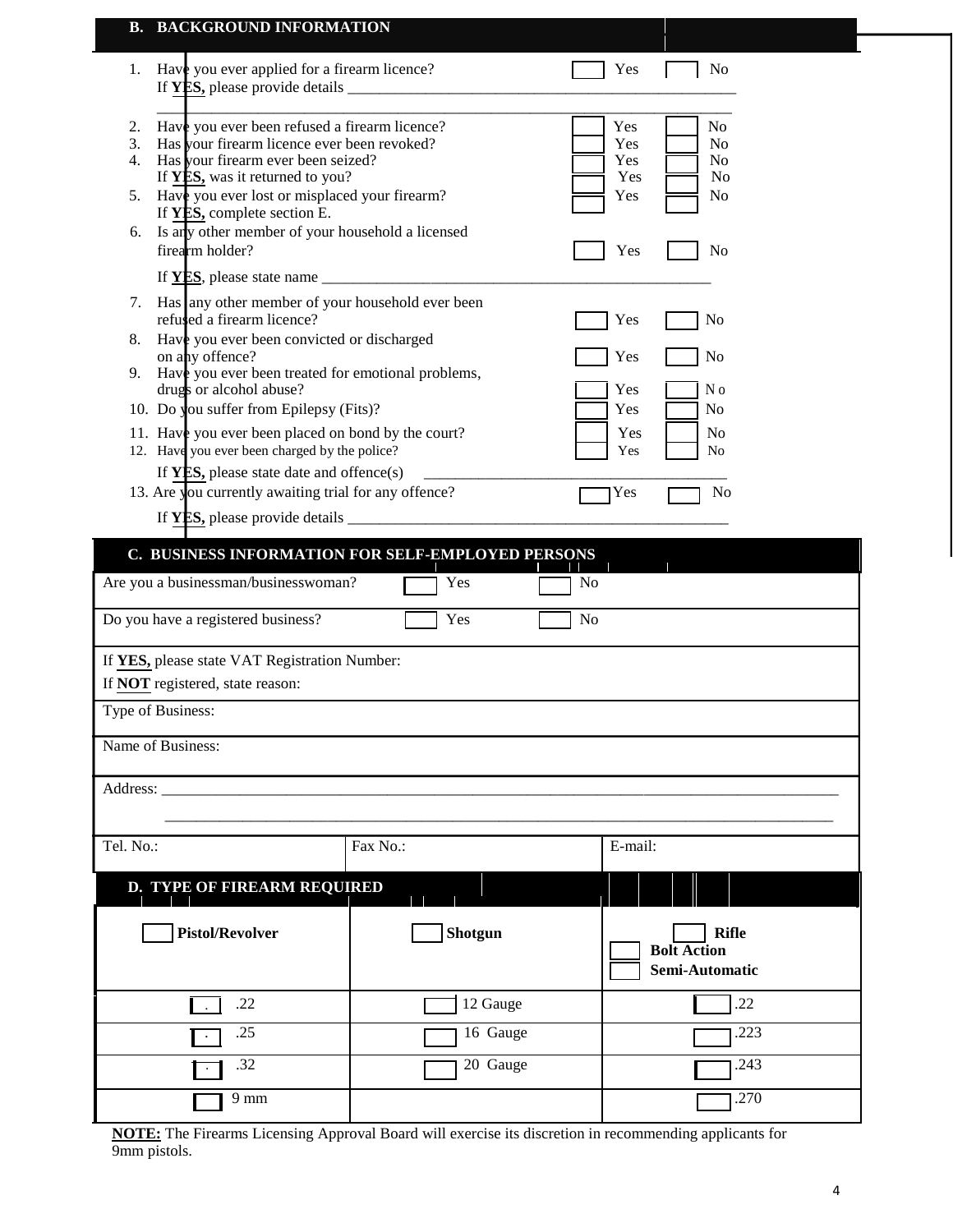| E. FIREARM BACKGROUND INFORMATION                                                                       |
|---------------------------------------------------------------------------------------------------------|
| If you have answered YES to Section B 3, 4 and 5, please give details:                                  |
|                                                                                                         |
|                                                                                                         |
|                                                                                                         |
|                                                                                                         |
|                                                                                                         |
| <b>F. USE OF THE FIREARM</b>                                                                            |
| Personal Protection<br>Protection of Business<br>Protection of Crops/Livestock<br>Hunting               |
|                                                                                                         |
| <b>G. AMMUNITION REQUIRED</b>                                                                           |
| Please indicate the maximum amount of ammunition you desire to have in your possession at any one time. |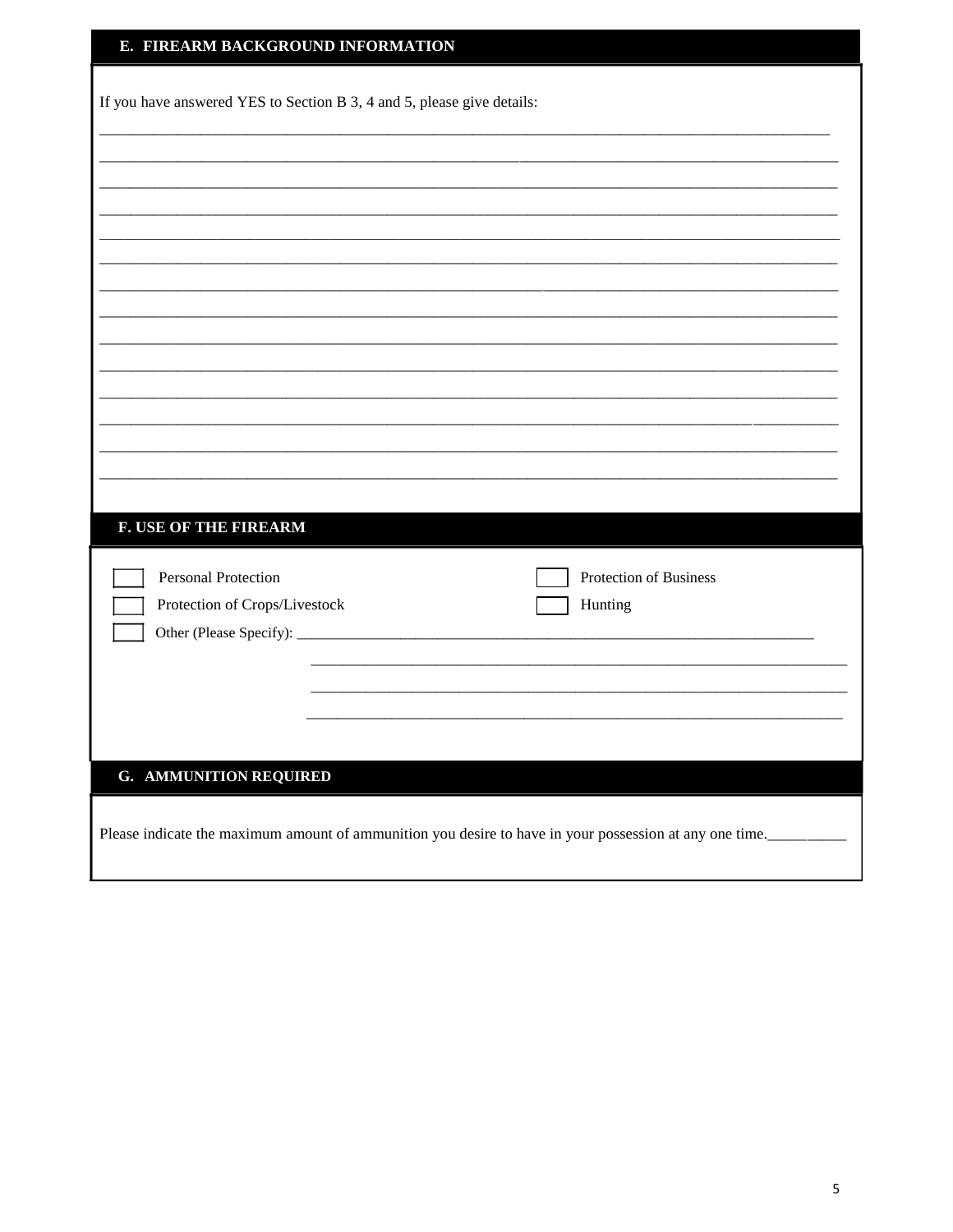| H. PARTICULARS OF REFEREES (Justices of the Peace are not accepted as referees)                                                                                                                                   |           |                                                                                                                                                                                                                   |           |  |  |
|-------------------------------------------------------------------------------------------------------------------------------------------------------------------------------------------------------------------|-----------|-------------------------------------------------------------------------------------------------------------------------------------------------------------------------------------------------------------------|-----------|--|--|
| Name of Referee:                                                                                                                                                                                                  |           | Name of Referee:                                                                                                                                                                                                  |           |  |  |
|                                                                                                                                                                                                                   |           |                                                                                                                                                                                                                   |           |  |  |
| Tel. No.:                                                                                                                                                                                                         | Cell No.: | Tel. No.:                                                                                                                                                                                                         | Cell No.: |  |  |
| Profession or Occupation:                                                                                                                                                                                         |           | Profession or Occupation:                                                                                                                                                                                         |           |  |  |
| Place of Employment:                                                                                                                                                                                              |           | Place of Employment:                                                                                                                                                                                              |           |  |  |
| Name & Address of Employer:                                                                                                                                                                                       |           | Name & Address of Employer:                                                                                                                                                                                       |           |  |  |
| Signature:                                                                                                                                                                                                        |           | Signature:                                                                                                                                                                                                        |           |  |  |
| Date:                                                                                                                                                                                                             |           | Date:                                                                                                                                                                                                             |           |  |  |
| By signing this form, you are attesting to the fact that you<br>for a period of five $(5)$ years or more and that the<br>information given by the applicant is true and correct to<br>the best of your knowledge. |           | By signing this form, you are attesting to the fact that you<br>for a period of five $(5)$ years or more and that the<br>information given by the applicant is true and correct to<br>the best of your knowledge. |           |  |  |

## **I. FAMILY INFORMATION**

Please print additional pages, as may be necessary.

### **SECTION A**

| <b>Full Name</b> | Relationship<br><b>SEE NOTE 1</b>                       | Date of Birth<br>yyyy/mm/dd | <b>Present Address</b><br>(if deceased give last address<br>and date)<br><b>Present Occupation</b> |
|------------------|---------------------------------------------------------|-----------------------------|----------------------------------------------------------------------------------------------------|
|                  | <b>SPOUSE OR</b><br><b>COMMON-LAW</b><br><b>PARTNER</b> |                             |                                                                                                    |
|                  | <b>MOTHER</b>                                           |                             |                                                                                                    |
|                  | <b>FATHER</b>                                           |                             |                                                                                                    |

**NOTE 1:** If no spouse or common-law partner is listed in Section A, read and sign below.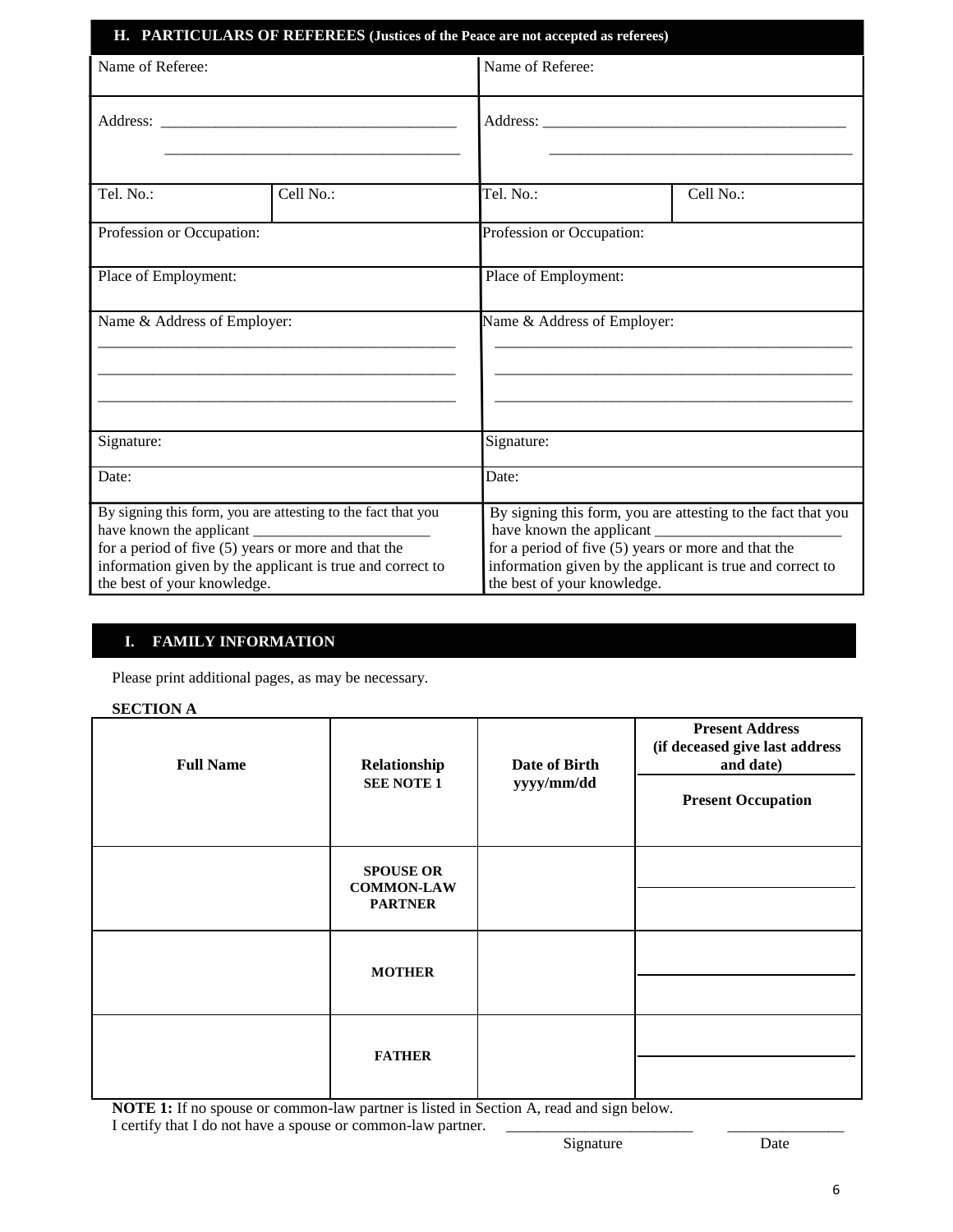#### **SECTION B CHILDREN (Include ALL sons and daughters, including ALL adopted and step-children, regardless of age or place of residence)**

| <b>Full Name</b> | Relationship<br><b>SEE NOTE 2</b> | Date of Birth<br>yyyy/mm/dd | <b>Marital</b><br><b>Status</b> | <b>Present Address</b><br>(if deceased give last address and<br>date)<br><b>Present Occupation</b> |
|------------------|-----------------------------------|-----------------------------|---------------------------------|----------------------------------------------------------------------------------------------------|
|                  |                                   |                             |                                 |                                                                                                    |
|                  |                                   |                             |                                 |                                                                                                    |
|                  |                                   |                             |                                 |                                                                                                    |
|                  |                                   |                             |                                 |                                                                                                    |

**NOTE 2:** If no children are listed in Section B, read and sign below.

I certify that I do not have any children, either biological or adopted.

Signature Date

### **SECTION C BROTHERS AND SISTERS (Include ALL brothers and sisters, ALL half-brothers and half-sisters and stepbrothers and stepsisters.)**

| <b>Full Name</b> | Relationship<br><b>SEE NOTE 3</b> | Date of Birth<br>yyyy/mm/dd | <b>Marital</b><br><b>Status</b> | <b>Present Address</b><br>(if deceased give last address and<br>date)<br><b>Present Occupation</b> |
|------------------|-----------------------------------|-----------------------------|---------------------------------|----------------------------------------------------------------------------------------------------|
|                  |                                   |                             |                                 |                                                                                                    |
|                  |                                   |                             |                                 |                                                                                                    |
|                  |                                   |                             |                                 |                                                                                                    |
|                  |                                   |                             |                                 |                                                                                                    |

**NOTE 3:** If no brothers and sisters are listed in Section C, read and sign below.

I certify that I do not have any brothers and sisters.